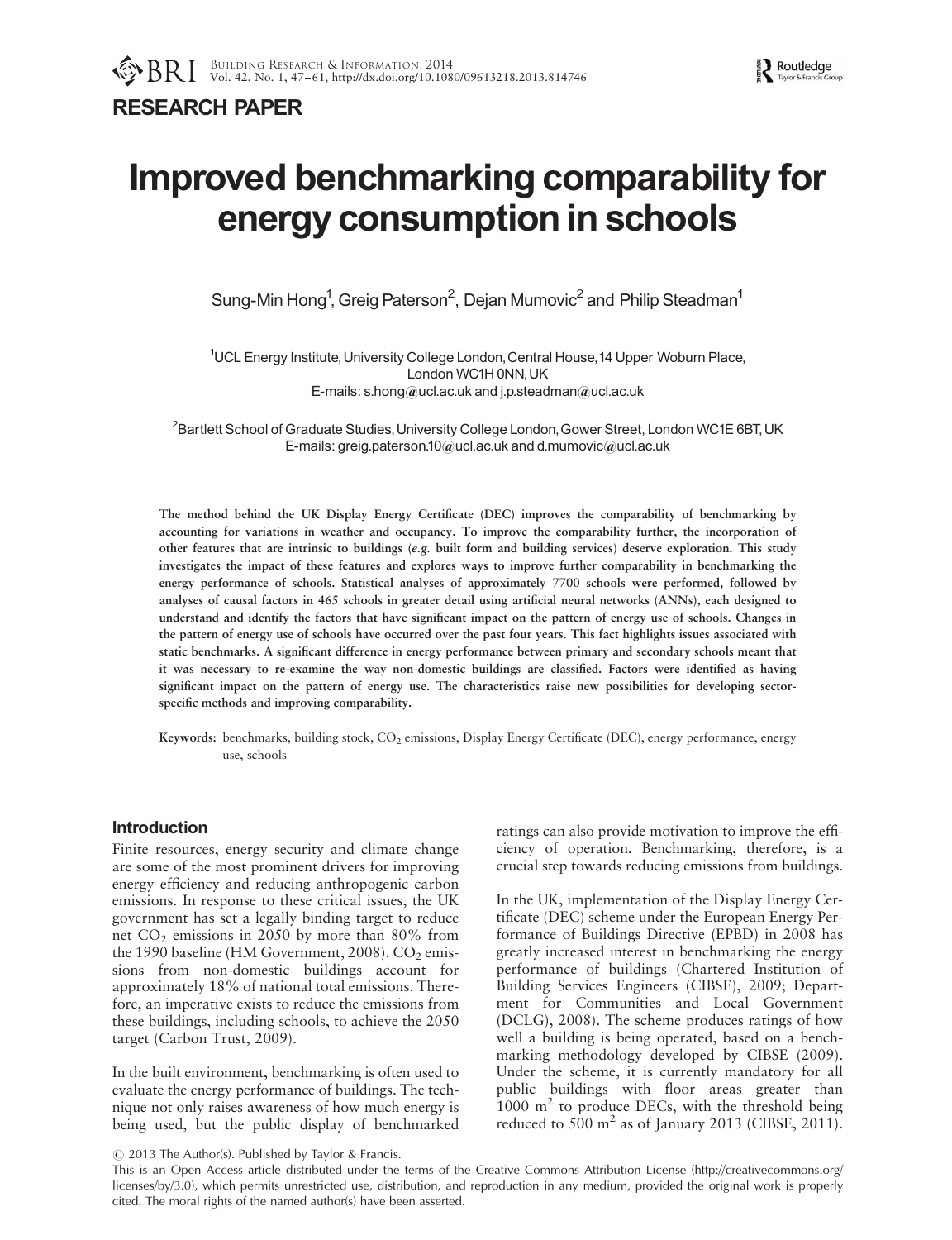A vital element to the success of a benchmarking system is the level of comparability of an individual building with the buildings that form the basis of the benchmarks. It is important that the building and benchmarks have similar construction, operational and other characteristics that determine the energy demand, so that a comparison of the performances yields an accurate indication of how well the building is being operated. Under the current DEC scheme, the level of comparability is determined by a combination of a classification system and a set of adjustment procedures. There are 29 activity-based benchmark categories that broadly group buildings together. These categories have similar requirements for use, environment and equipment (Bruhns, Jones, & Cohen, 2011). The comparability is further improved via procedures that adjust benchmarks to account for variations in weather and the occupancy of individual buildings (CIBSE, 2009). An option to discount 'separable' energy uses $<sup>1</sup>$  further reduces the difference. Com-</sup> pared with the historical UK benchmarks, this method which adjusts benchmarks according to the circumstances of individual buildings is a significant improvement. Nevertheless, there is a plethora of features intrinsic to buildings, such as the built form or the efficiency of building services, which contribute towards energy efficiency. Consideration of these features has the potential to improve further the benchmarking comparability (CIBSE, 2012).

Godoy-Shimizu, Armitage, Steemers, & Chenvidyakarn (2011) showed possibilities for applying various statistical techniques to characterize the energy use of schools using DEC data. In the United States, Sharp (1996, 1998) has used multiple linear regression models to assess the impacts of various building and operational characteristics on the energy use of offices and schools as part of a benchmarking process. Levels of energy performance were normalized for the characteristics identified as strong determinants of energy use, specifically for offices and schools, considerably improving comparability. Similar methods were used in Hong Kong (Chung, Hui, & Lam, 2006) and Taiwan (Lee, 2008; Lee & Lee, 2009) to benchmark energy performances of supermarkets and government office buildings. A comparison by Yalcintas & Ozturk (2007) of the accuracy of predicting the energy use intensity (EUI) of commercial buildings using, respectively, multiple linear regression models and artificial neural networks (ANNs) found that the ANN method made more accurate predictions. ANNs were also found to be suitable for assessing determinants of energy use in university buildings (Hawkins, Hong, Raslan, Mumovic, & Hanna, 2012).

The aim of the current study is to provide a better understanding of the ways in which the intrinsic features of buildings affect energy use. Using schools as a demonstration case, the work also explores ways to improve further the comparability of benchmarking energy performance of non-domestic buildings beyond current methods.

The paper is structured as follows. Data are presented on changes in the pattern of energy use in primary and secondary schools in England, based on information from DEC records. Statistical analyses of the top-level energy consumption figures are then carried out to observe trends of energy use, and to identify factors that significantly affect the energy use of schools. A database is developed comprising building characteristics and patterns of energy consumption in 465 primary and secondary schools. This database is analysed using ANN to assess the impact of each building characteristic and to identify the parameters that have significant effects. Finally, consideration is given to how these characteristics could be used to improve comparability in benchmarking the energy use of schools.

## Methods

#### Data collection and adjustments The DEC and EduBase databases

In the UK, information on energy consumption and building characteristics used to produce DECs are stored in the non-domestic energy performance register maintained by Landmark.<sup>2</sup> In late 2012, a database containing 120 253 DEC records lodged until June 2012 was acquired by the project team from CIBSE.

The DEC method provides 29 benchmark categories, within which there are a further 237 building types. These building types are differentiated through the activities occurring within the building. DEC records from primary and secondary schools are found under the 'Schools and seasonal public buildings' category, which contains 26 building-type classifications. For the present study, DEC records with building types 'Primary school', 'Secondary school', 'State primary school' and 'State secondary school' formed the chosen subsets.

Prior to the analyses, uncertain and erroneous records were cleaned and filtered from the raw dataset. The list below sets out the criteria, a refined version of the criteria used by Bruhns et al. (2011). These were used to select records which were deemed valid, as follows:

- the operational rating<sup>3</sup> is not 200 or 9999<sup>4</sup>
- . the operational rating is greater than 5 and less than 1000
- the total useful floor area is greater than 50  $m<sup>2</sup>$
- $\bullet$  the total annual  $CO<sub>2</sub>$  emissions are less than 100 000 tonne  $CO<sub>2</sub>/year$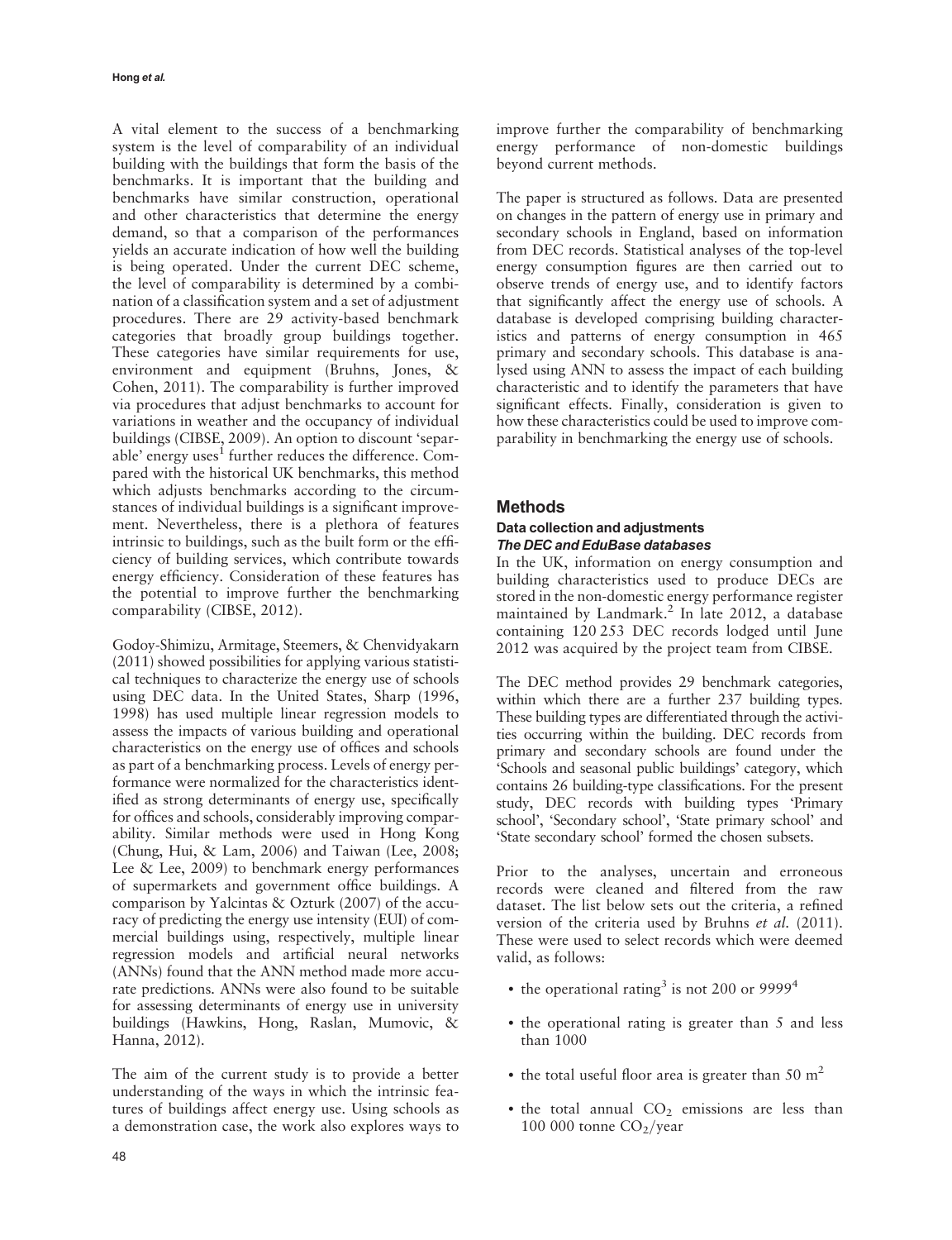- . the building is not electrically heated
- the fossil-thermal EUI is not 0 kWh/m<sup>2</sup>
- . the DEC is not based on a 'composite methodology'<sup>5</sup>

Further steps were taken to clean the dataset of duplicate records and 'pro-rata DECs',<sup>6</sup> the inclusion of which would adversely affect the results. Lastly, the latest DEC record from each building was extracted for the analyses. Once the DEC database was cleaned, those schools listed as operating extended hours were discounted from the analyses, so that distributions and trends in energy use are not affected by these differences in operating characteristics. However, this exclusion is limited to the crosssectional analyses outlined below.

The DEC dataset was supplemented with information on the number of students in each school, acquired in January 2013 from the Department for Education's EduBase Public portal.<sup>7</sup> This contained 39 604 records. These were merged into a subset of schools each of which has lodged only one DEC in a specific postcode. Once joined, each combination was manually inspected to ensure a correct match between the two datasets. The scope of the study was narrowed down to schools located in England due to insufficient information on the number of pupils in Wales.

For the statistical analyses of the school stock, the fossil-thermal consumption of all schools was adjusted to account for the variation in heating demand due to regional and seasonal differences in climate (CIBSE, 2006). Based on the literature and comments from experts, 80% rather than 55% of the fossil-thermal energy use was assumed to be used for space heating, and was adjusted to 2021 heating degree-days (Building Research Energy Conservation Support Unit (BRECSU), 1996). Monthly average heating and cooling degree-days were acquired from the Central Information Point (CIP).<sup>8</sup>

As shown in Table 1, the final dataset comprised 7731 schools. These represent approximately 39% and 31% of the primary and secondary school stock in England, respectively.

## Building characteristics

Information describing the built form of school buildings was collected to assess the impact of various geometrical and constructional characteristics on energy use. A database comprising a subset of DEC data, numbers of pupils, degree-days and the building Table 1 Summary of changes in the number of Display Energy Certificate (DEC) records in the database

| Number | Data processing<br>steps                | Number of DEC records after<br>each step |                          |         |
|--------|-----------------------------------------|------------------------------------------|--------------------------|---------|
|        |                                         |                                          | <b>Primary Secondary</b> | Total   |
| 1      | Raw DEC data                            |                                          |                          | 120 520 |
| 2      | Cleaned and filtered<br>records         |                                          |                          | 73 160  |
| 3      | Subset of school<br>records             | 30 625                                   | 5610                     | 36 235  |
| 4      | Latest DEC record from<br>each building | 12488                                    | 3051                     | 15 539  |
| 5      | Joined with pupil<br>information        | 8625                                     | 1519                     | 10 144  |
| 6      | Extended operating<br>hours removed     | 6686                                     | 1045                     | 7731    |

characteristics information was developed for a causal factor study using ANNs. The information was collected via a desk-based approach using online resources including Bing Maps<sup>9</sup> and Google Street View.<sup>10</sup>

Schools for building characteristic analysis were randomly selected from a list of those primary and secondary schools in England that have lodged a DEC to ensure the availability of actual energy consumption figures. Criteria were developed to ensure that the impact of building characteristics was assessed on a building-by-building basis (not by sites), in line with DEC methodology. These were:

- . the school has a valid DEC
- the school has one main building
- . building characteristics are consistent throughout
- . the facades of the school can be observed using Bing Map's Bird's Eye View function or Google Street View

The building characteristics for which data were collected are shown in Table 2.

Once the raw data were collected, a set of variables (Table 2) that numerically describe the built form was derived (e.g. height, facade length). For information on the heights of buildings, there was an initial attempt at using geographical information system (GIS) data from Landmap.<sup>11</sup> However, the approach proved inaccurate, and therefore the next best dataset available was for the average floor-tofloor height of schools in England and Wales from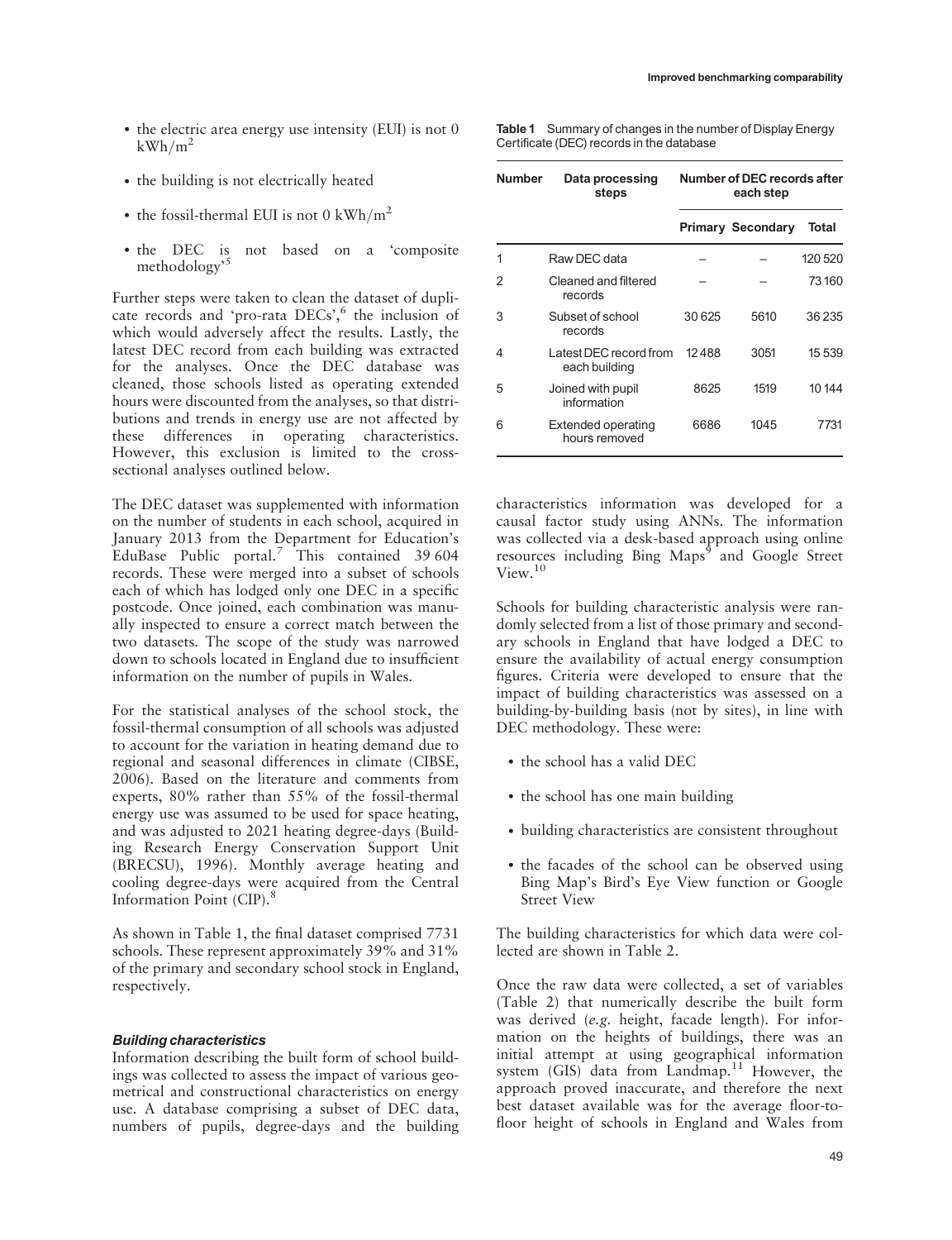#### Hong et al.

Table 2 Collected building characteristics

| <b>Building</b><br>characteristic   | <b>Description</b>                                                                                                                    |
|-------------------------------------|---------------------------------------------------------------------------------------------------------------------------------------|
| Phase of education                  | Primary or secondary school                                                                                                           |
| Construction year                   | Year a school was built                                                                                                               |
| Site exposure                       | Exposed, semi-exposed or sheltered<br>from the wind                                                                                   |
| Orientation (degrees)               | Angle at which the external walls differ<br>from due north                                                                            |
| Building perimeter (m)              | Total and exposed                                                                                                                     |
| Building footprint $(m^2)$          |                                                                                                                                       |
| Number of storeys                   |                                                                                                                                       |
| Height of the building<br>(m)       |                                                                                                                                       |
| <b>Building shape</b>               | Singular, courtyard, crescent, bend or<br>branch                                                                                      |
| Facade lengths (m)                  | N, S, E, W                                                                                                                            |
| Facade adjacency                    | Obstruction of the sun by neighbouring<br>objects (e.g. buildings or trees).<br>Collected for each facade orientation<br>(N, S, E, W) |
| Glazed area (%)                     | N, S, E, W                                                                                                                            |
| Glazing type                        | Single or double                                                                                                                      |
| Roof shape                          | Flat, sloped or inverted                                                                                                              |
| Principal roofing<br>material       | Polymer, ceramic, slate, etc.                                                                                                         |
| Principal external wall<br>material | Brick, masonry, render, etc.                                                                                                          |
| External shading                    | Yes or no                                                                                                                             |
| Presence of an atrium               | Yes or no                                                                                                                             |
| Presence of wind-<br>catchers       | Yes or no                                                                                                                             |

#### Table 3 Derived variables and their descriptions

| Variable             | <b>Description</b>                                                                                |
|----------------------|---------------------------------------------------------------------------------------------------|
| Exposure ratio       | Volume divided by the exposed surface area                                                        |
| Depth ratio          | Volume divided by the external wall area                                                          |
| Compactness<br>ratio | Perimeter of the building footprint divided by<br>the perimeter of a circle with the same<br>area |
| Glazing ratio        | Total glazed wall area of a building divided by<br>the total floor area                           |

the Non-Domestic Building Stock project (Steadman, Bruhns, & Rickaby, 2000). The overall height was derived by multiplying the average number of storeys by 3.62 m, rather than making assumptions about the heights of buildings based on visual inspection. The volume was derived by multiplying the height by the building footprint area, measured from an online mapping source Digimap.<sup>12</sup>

The complete building dataset comprised detailed information on 502 schools scattered throughout England. It should be noted that inferences were made about the nature of some of the characteristics such as the types of window, based on an evaluation of the available data on age and appearance.

To prevent extreme values from affecting results during the training process of the ANN study, input and output values that were more than 1.5 interquartile ranges away from the upper and lower quartile figures were removed. The final cleaned dataset comprised 465 schools.

#### Statistical analyses of the school stock

A series of statistical analyses were carried out to assess the energy performance of the school stock of England using a further dataset comprising information from the DEC database and EduBase. The analyses were carried out using SAS Statistical Analysis Software 9.3.13

#### Longitudinal analyses

Year-on-year changes in the energy performance of the school stock in England from 2008 to 2011 were assessed using the assessment end dates from the DEC database. These indicate when the energy consumption figures for each school were collected. In addition, the median of the ratio between the actual energy consumption and the adjusted benchmarks was used as an indicator of how the stock performed in each year in order to ensure that the effects on energy use of weather and variation in occupancy hours were excluded from the trends.

#### Cross-sectional analyses

Trends in the energy consumption of primary and secondary schools were plotted by means of cumulative frequency distributions by floor area and number of pupils. Descriptive statistics were used to assess and compare trends between the school types. Kolmogorov –Smirnov (K-S) tests were also carried out, prior to conducting hypothesis tests, in order to assess the adequacy of the parametric tests. Due to the skewed distribution, non-parametric Wilcoxon – Mann –Whitney tests and Kruskal –Wallis tests were used, rather than Student's t-tests and analysis of variance (ANOVA), in order to assess the statistical significance of the difference in trends of energy use between primary and secondary schools, as well as differences between schools with varying heating, ventilation and air-conditioning (HVAC) system types. A Bonferroni correction was used to reduce the level of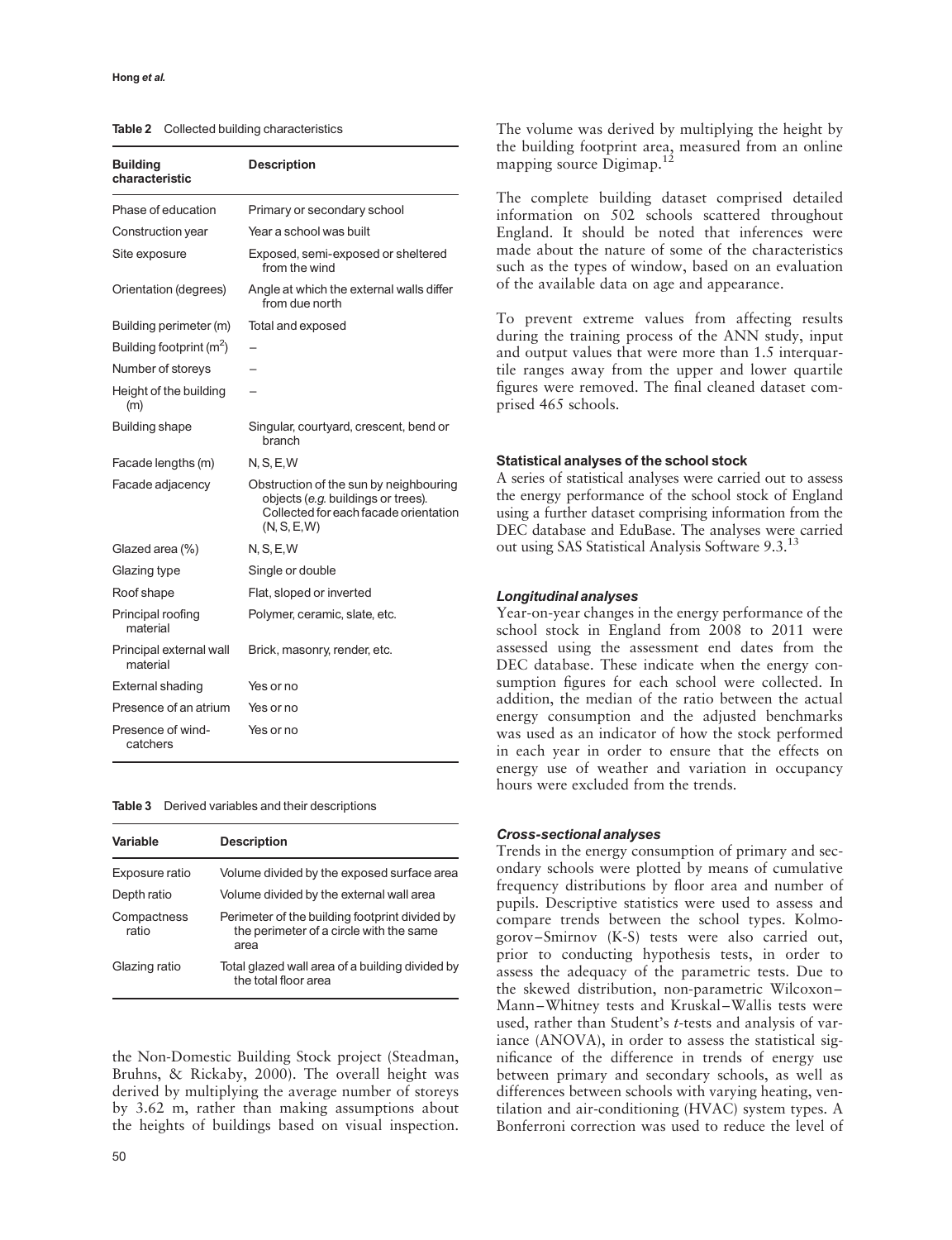significance at which results are reported to prevent the Type 1 error rate from increasing due to multiple Wilcoxon two-sample tests (Field & Miles, 2010).

## Causal factor study Artificial neural network (ANN)

A non-linear multivariate analysis of the dataset described above was carried out using an ANN method to assess the relative importance that these characteristics have on energy use of schools. The ANNs were modelled using the Neural Network Toolbox<sup>14</sup> in Matlab R2012a.<sup>15</sup>

A multilayer perceptron network was used for the study, comprised of an input layer, a hidden layer and an output layer. Figure 1 shows the conceptual structure of this ANN. Each neuron in the input and output layer took continuous, categorical or binary values, as listed in Tables 4 and 5. Two ANN models were constructed: one with heating energy consumption as an output and one with electrical energy consumption as an output. Both ANN models included all the input parameters (Table 4). Each neuron in the input layer represents a variable in the dataset, and the single neuron in the output layer represents the unadjusted heating or electrical energy consumption figure from the DECs.

The layer of hidden neurons was specified to enable the model to learn non-linear and complex relationships between the inputs and outputs (Haykin, 1999). A bias was included to the networks by adding a neuron to the input and hidden layers that always has an activation value of 1, in order to improve the learning capabilities of the ANN (Sarle, 2002). Prior to the training of the network, all input data were normalized to values between –1 and 1 so that the calculation process could be generalized. The value of each continuous input neuron was a floating number between –1 and 1. Binary input neurons were 1 when activated and –1 when not activated. Categorical input neurons were 1 when activated, 0 when partially activated and –1 when not activated.

Each neuron is connected to every neuron in the adjacent layer by synaptic weights. These weights take random values at the beginning of the training process (Beale, Hagan, & Demuth, 2012). During this process the synaptic weights are modified to attain a response from the network that closely matches the actual outputs after a number of iterations (Haykin, 1999). A Levenberg–Marquardt back-propagation, a supervised training technique, was used to train the feed-forward network to recognize the patterns that exist in the dataset.

A random selection from the cleaned dataset of 465 schools was subdivided into three datasets, where 80% of the records were used for training the network, 10% for the testing process and the remaining 10% for stopping training to prevent the network from 'over-learning'. It was deemed important for the network not to 'over-learn' the training data so that the trained network could make useful generalizations when presented with new input data. An indication of whether the network was 'over-learning' was based on the mean-squared error (MSE) from the network, processing the stopping dataset after each iteration with the training dataset. The network was considered to have 'over-learnt' if the error in the stopping dataset increased for six consecutive training iterations.



Figure 1 Structure of the multilayer perceptron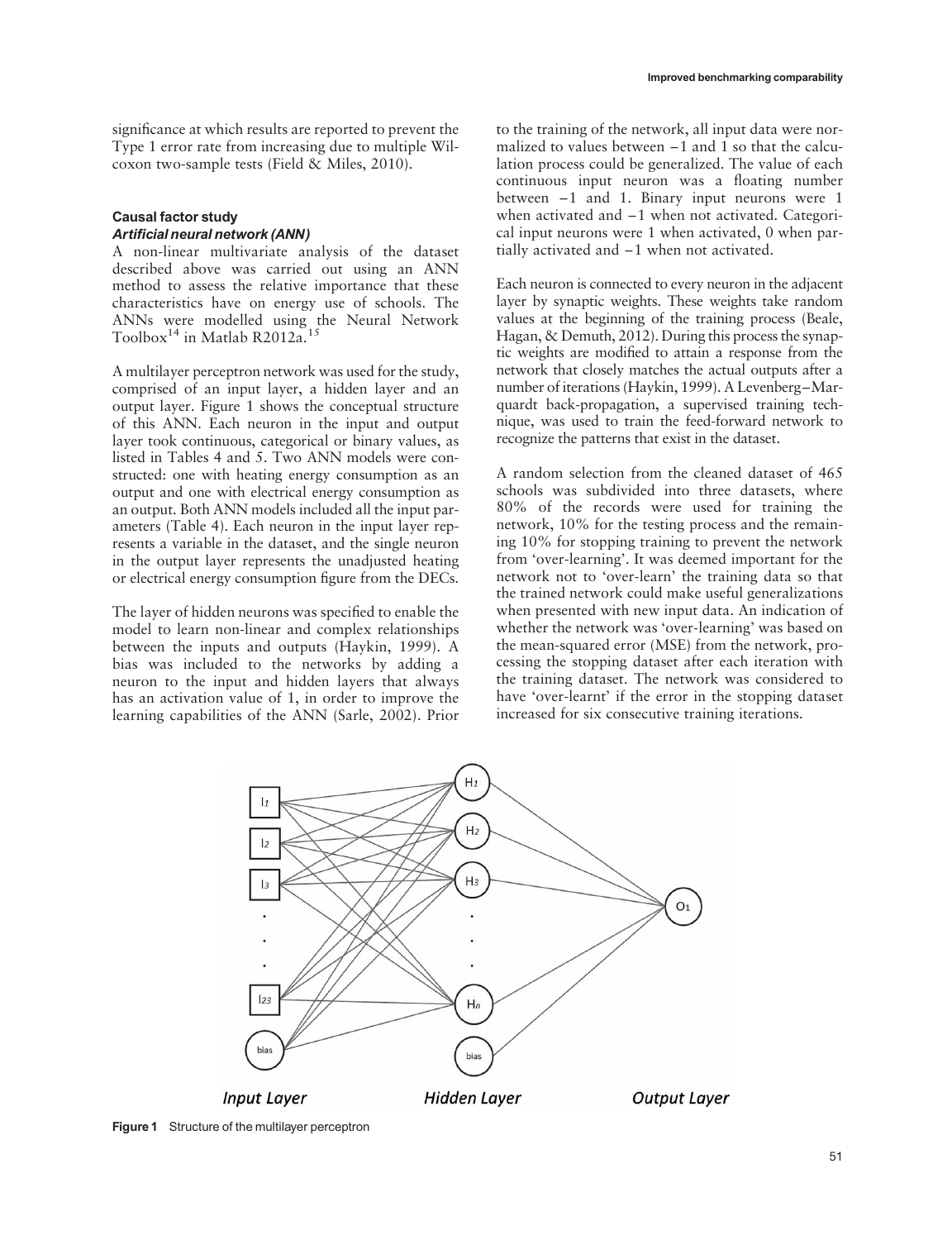#### Table 4 Input parameters

| Input parameter                     | Input neuron type | Data range/binary activation criteria                                |  |
|-------------------------------------|-------------------|----------------------------------------------------------------------|--|
| Construction year                   | Continuous        | 1860-2010                                                            |  |
| Phase of education                  | <b>Binary</b>     | $(-1)$ Primary, $(1)$ secondary                                      |  |
| Number of pupils                    | Continuous        | $44 - 2013$                                                          |  |
| Internal environmental conditioning | Categorical       | (-1) Natural ventilation, (0) mixed mode, (1) mechanical ventilation |  |
| Site exposure                       | Categorical       | (-1) Exposed, (0) semi-sheltered, (1) sheltered                      |  |
| Orientation                         | Continuous        | $-45^\circ$ to $45^\circ$                                            |  |
| North facade adjacency              | Binary            | $(-1)$ Open, $(1)$ obstructed                                        |  |
| South facade adjacency              | Binary            | $(-1)$ Open, $(1)$ obstructed                                        |  |
| East facade adjacency               | Binary            | $(-1)$ Open, $(1)$ obstructed                                        |  |
| West facade adjacency               | <b>Binary</b>     | $(-1)$ Open, $(1)$ obstructed                                        |  |
| Floor area                          | Continuous        | $861 - 15396$ m <sup>2</sup>                                         |  |
| Building depth ratio                | Continuous        | $2.50 - 16.60$                                                       |  |
| Compactness ratio                   | Continuous        | $1.01 - 4.59$                                                        |  |
| Surface exposure ratio              | Continuous        | $1.71 - 5.67$                                                        |  |
| North glazing ratio                 | Continuous        | $0.00 - 0.13$                                                        |  |
| South glazing ratio                 | Continuous        | $0.00 - 0.15$                                                        |  |
| East glazing ratio                  | Continuous        | $0.00 - 0.11$                                                        |  |
| West glazing ratio                  | Continuous        | $0.00 - 0.14$                                                        |  |
| Glazing type                        | Binary            | $(-1)$ Single, $(1)$ double                                          |  |
| Roof shape                          | <b>Binary</b>     | $(-1)$ Pitched, $(1)$ flat or sloped                                 |  |
| Roof glazing                        | Binary            | $(-1)$ None, $(1)$ glazing                                           |  |
| Heating degree-days                 | Continuous        | 1635.6 - 2843.3                                                      |  |
| Cooling degree-days                 | Continuous        | $73.9 - 425.2$                                                       |  |

#### Table 5 Output parameters

| Output                                 | Output neuron<br>type | Data range<br>$(kWh/m^2)$ |
|----------------------------------------|-----------------------|---------------------------|
| Fossil fuel (heat) use<br>(unadjusted) | Continuous            | $7 - 272$                 |
| Electricity use<br>(unadjusted)        | Continuous            | $7 - 95$                  |

Different network configurations were tested during the training and validation phases to find the optimum specification for the given data. The number of neurons in the hidden layer was altered in exponential steps from two to 32 and the errors were compared.

Due to the initial synaptic weight values being random, the results of the same network configuration varied with each training computation. For this reason each network configuration was trained 500 times and the mean generalization errors of the best performing 1% were averaged and compared.

The errors used to assess the performance of the network were of three types:

$$
Root - mean - squared error (RMSE)
$$

$$
= \sqrt{\frac{\sum_{i}^{n} (\hat{Y}_{i} - Y_{i})^{2}}{n}}
$$
 (same unit as output) (1)

Coefficient of variance of RMSE(1) (CV–RMSE)  $=\frac{RMSE}{1}$ 

$$
-\frac{\text{NMSE}}{\bar{Y}}(\%)\tag{2}
$$

Mean absolute percentage error (MAPE)

$$
=\frac{\sum_{i}^{n} \frac{\left|\hat{Y}_{i}-Y_{i}\right|}{Y_{i}}}{n} \tag{3}
$$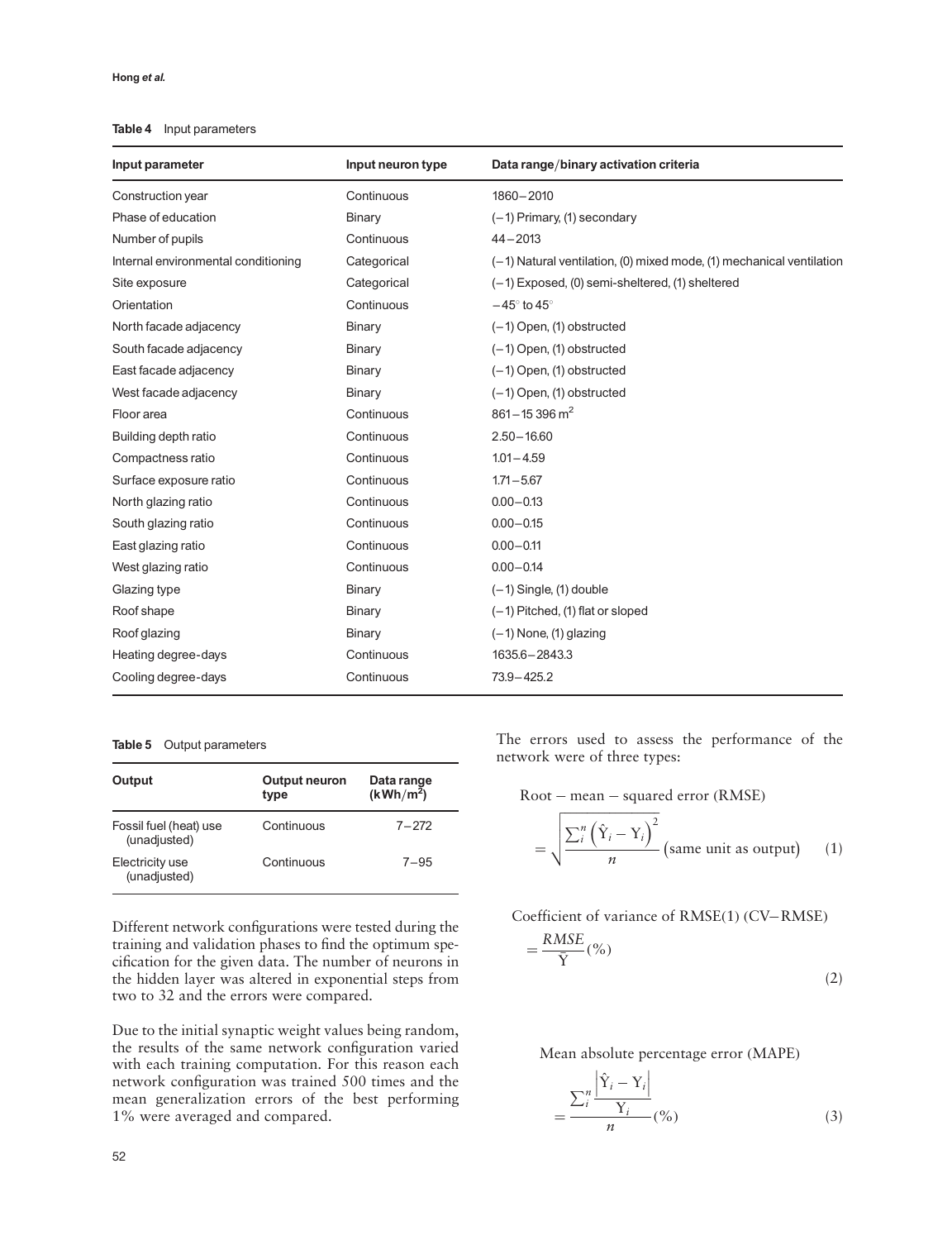#### Sensitivity analysis

In order to understand the influence that each input parameter has on the predicted output, a study was conducted to test the change in output as the inputs were altered.

The process was as follows:

- . Across the 465 input patterns, the mean values of all continuous inputs and the modal values for all binary and categorical inputs were set to form a base-case ANN configuration.
- . For one input at a time, the normalized values of the input were set to their extremes across their range, –1 then 1, and the two outputs calculated. All other inputs remained in their base-case condition as each individual input was altered.
- . The change in output across the range in each input was recorded and compared against the base-case ANN outputs.

This process was carried out on the best-performing ANN configurations (according to the number of hidden neurons). The final results were an average of the results from the best-performing 1% of 500 ANN simulations.

# **Results**

#### Statistical analyses

Figures 2 and 3 show year-on-year changes in the energy use of schools. Medians of the ratios between the actual energy uses and adjusted benchmarks in each year were used instead of raw consumption figures, so that the trends were not affected by variations in weather and the operating hours of individual buildings.

As shown in Figure 2, increases are observed in the electricity consumption of primary and secondary schools from 2008 to 2011, where the ratios have changed by approximately 9%. The changes suggest that schools have continued their uptake of information and communication technology (ICT) and electrical equipment, a trend that has continued up to the present (Global Action Plan, 2006). Moreover, it can be seen that secondary schools are notably more intensive in electricity use which is likely to be due to the widespread use of electrical equipment in ICT at secondary level (Carbon Trust, 2012).

In contrast to the trends in electricity consumption, heating consumption has decreased over the past four years. This trend is probably due in part to the increased internal heat gains from electrical equipment use that was observed in Figure 2. In addition, continued increases in the price of fossil fuels in recent years may have encouraged schools to manage their energy use better to reduce their fuel bills.

The contrasting changes in the use of electricity and fossil fuels by schools were also found by Godoy-Shimizu et al. (2011) in whose work similar trends were traced back to 1999. This shows how schools



Figure 2 Year-on-year changes in the electricity use of schools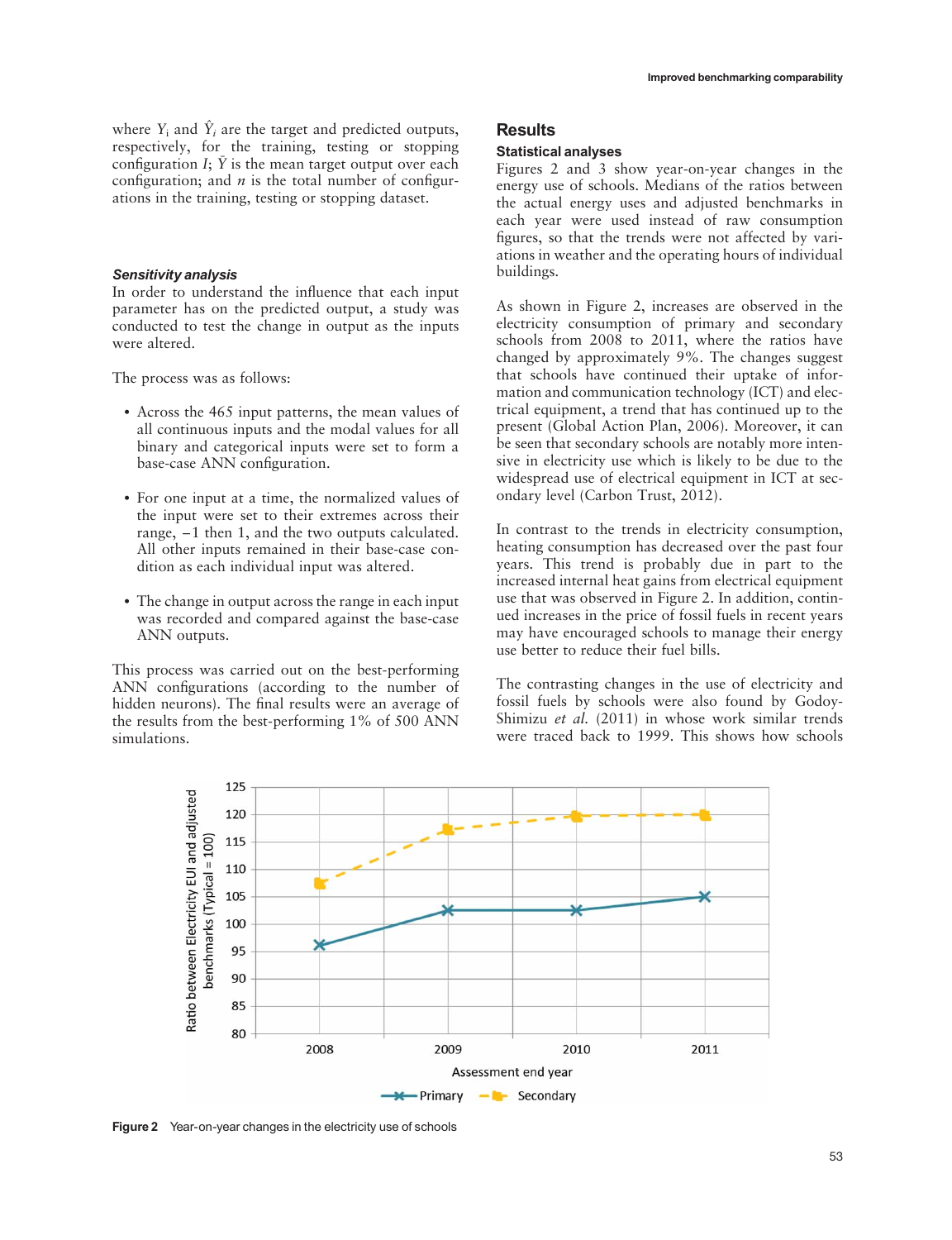

Figure 3 Year-on-year changes in the fossil-thermal energy use of schools

continue to change in their use of energy and that, therefore, there is a need to identify the factors that cause such changes, particularly those affecting fossil-thermal energy use, to understand the trends fully.

The performance figures from DECs lodged in 2012 were not presented in Figures 2 and 3, since records for the complete year were not available. Moreover, the trends were derived from a sample of all schools that lodged DECs by the ends of specific years. These are not necessarily the same schools and therefore do not provide like-for-like comparisons. A further investigation into changes in energy performance of the same schools over some given period would provide a clearer picture.

Figure 4 shows differences in the trends for electricity and fossil-thermal energy use in different types of school. Significant differences in electricity use were observed (Kruskal–Wallis,  $p < 0.0001$ ). Primary schools were less intensive in electricity use than secondary schools, at 44 and 51 kWh/m<sup>2</sup>, respectively. This is probably due to teaching facilities in secondary schools requiring greater use of electrical equipment, including ICT, hence higher electricity consumption (Carbon Trust, 2012; Global Action Plan, 2006). In contrast to electricity, there was no significant difference in fossil-thermal energy use between primary and secondary schools, where median values were 122 and 121 kWh/m<sup>2</sup>, respectively (Wilcoxon-Mann-Whitney,  $p > 0.0167$ ).

Figure 5 shows different levels of energy use per pupil in different types of school. Primary schools were found to use significantly less electricity per pupil than secondary schools, with median values of 270 and 430 kWh per pupil, respectively (Wilcoxon – Mann-Whitney,  $p < 0.0001$ ).

A comparison of the trends in fossil-thermal energy use per pupil shows that the energy used for heating per pupil is significantly lower in primary schools than secondary schools, with median values of 744 and 965 kWh per pupil in each case (Wilcoxon-Mann-Whitney,  $p < 0.0001$ ). The difference is probably due to variations in the density of pupils per unit floor area. Comparison of energy use per floor area and per pupil shows that approximately 6  $m<sup>2</sup>$  are used per pupil in primary and  $8 \text{ m}^2$  per pupil in secondary schools. This is attributable to the additional teaching facilities such as computer rooms, laboratories and libraries provided in secondary schools, which in turn lead to higher heating demand.

Scatter plots of floor areas and numbers of pupils against the annual electricity and fossil-thermal energy use show varying levels of correlation.

As seen in Figures 6 and 7, the differences in coefficient of determination  $(R^2)$  values indicate that floor areas account for a much greater proportion of the variation in annual electricity use than do numbers of pupils, reconfirming that floor area is a key driver of energy use in schools (Isaacs, Donn, & Baird, 1990; Isaacs & Donn, 1996). This suggests that using floor area as the denominator in the EUI metric, expressed as  $kWh/m<sup>2</sup>$ , is more appropriate than using the number of pupils.

Figure 6 also shows the differences in sizes of the types of school, where the majority of primary schools can be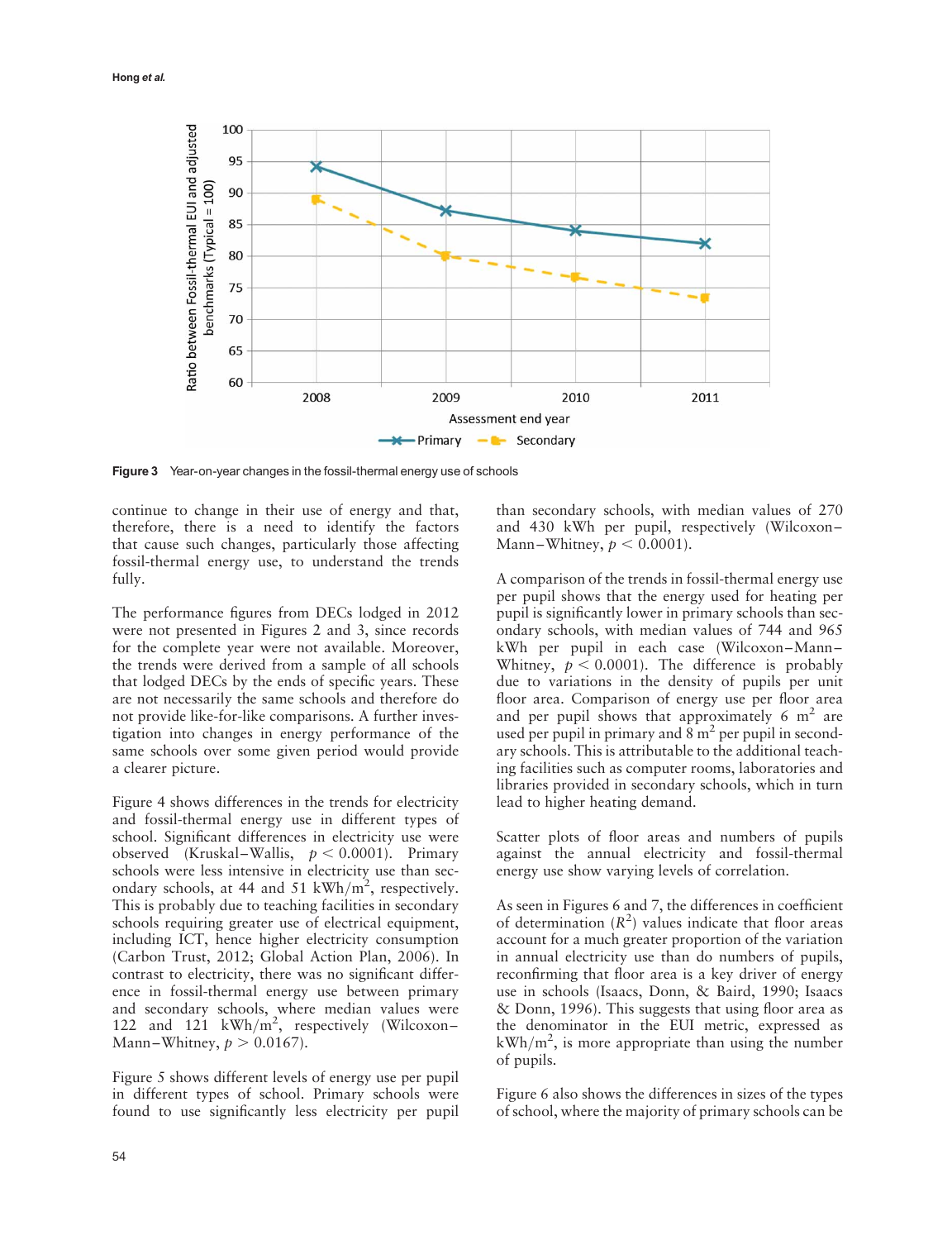

Figure 4 Cumulative frequency distribution of energy use index by school type



Figure 5 Cumulative frequency distribution of energy use per pupil by school type

found near the lower end of the size spectrum, around 3000 m<sup>2</sup> , where secondary schools vary across a much wider spectrum, going up to  $15\ 000\ \text{m}^2$  and greater. This supports the findings of Figure 5

Table 6 shows statistics for electricity and fossilthermal energy use of schools by types of ventilation and heating in schools. The statistics show that electricity consumption is notably higher in mechanically ventilated schools while heating consumption is lower. This is likely to be due to the increased electrical load from components of the HVAC system such as fans and pumps in mechanically ventilated buildings, which generally use more electricity than their naturally ventilated counterparts (Bordass, Cohen, Standeven, & Leaman, 2001). On the other hand the differences in the fossil-thermal energy use by schools are negligible.

Initial hypothesis tests also indicated that there are significant differences between the school types with different ventilation strategies in the use of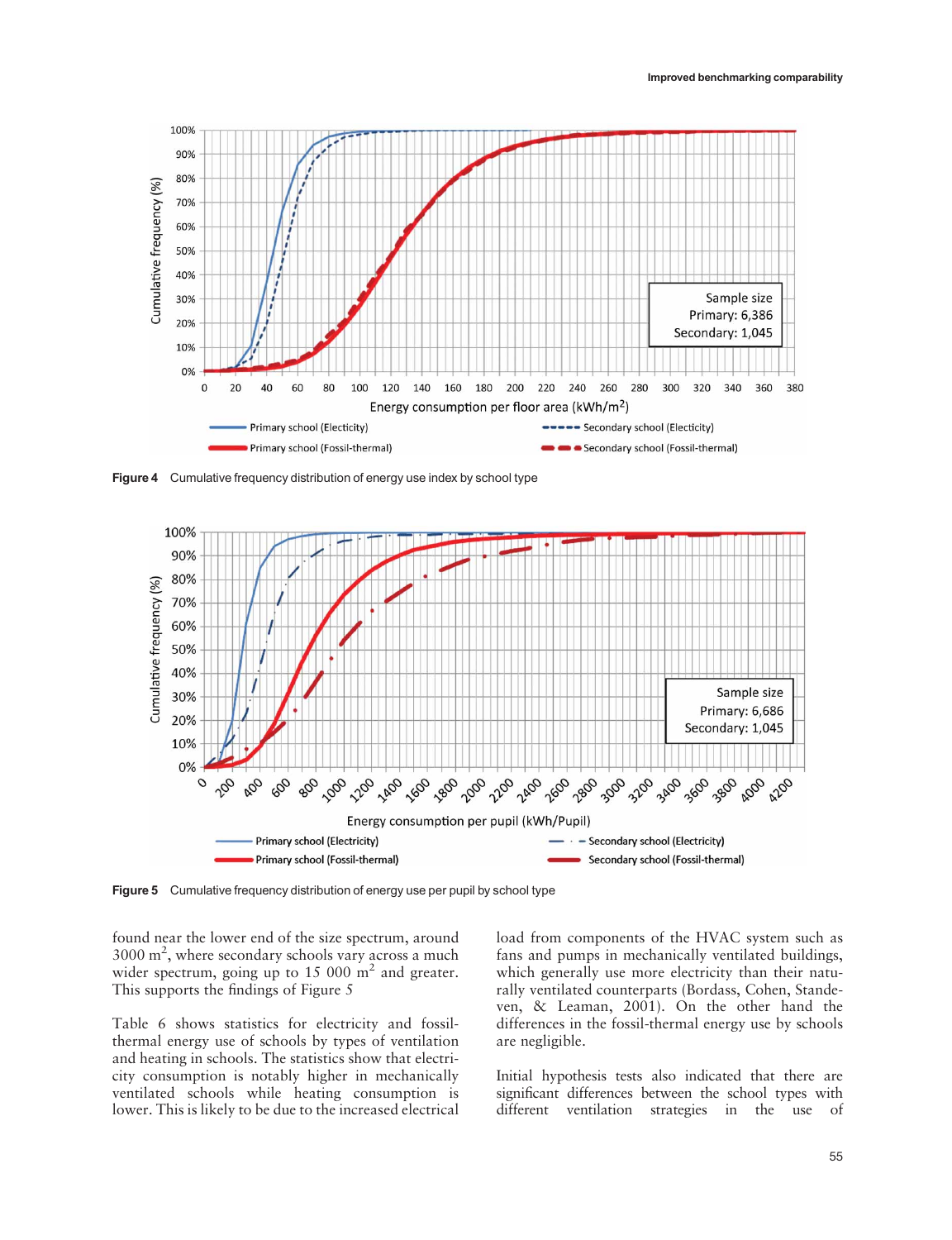

Figure 6 Scatter plot of annual electricity use and floor area by school type



Figure 7 Scatter plot of annual electricity use and number of pupils by school type

electricity (Kruskal–Wallis,  $p < 0.0001$ ) but not in the use of fossil-thermal energy (Kruskal–Wallis,  $p > 0.05$ ).

Table 7 shows the results from a series of Wilcoxon – Mann –Whitney tests carried out to identify the differences.

A significant difference in electricity use of schools with natural ventilation and mechanical ventilation has been found (Wilcoxon-Mann-Whitney tests,  $p <$ 0.0001). However, no significant differences were

found between schools with ventilation strategies involving mechanical systems (Wilcoxon-Mann-Whitney test,  $p > 0.0125$ ). This suggests that the subtle differences between the classifications of ventilation strategies, illustrated in CIBSE TM46, may not be related to the differences in energy use (CIBSE, 2008). This raises the possibility of revising the classification system so that categories with no significant differences in energy use can be grouped together, particularly the 'Mixed-mode with natural ventilation' and 'Mixed-mode with mechanical ventilation' types.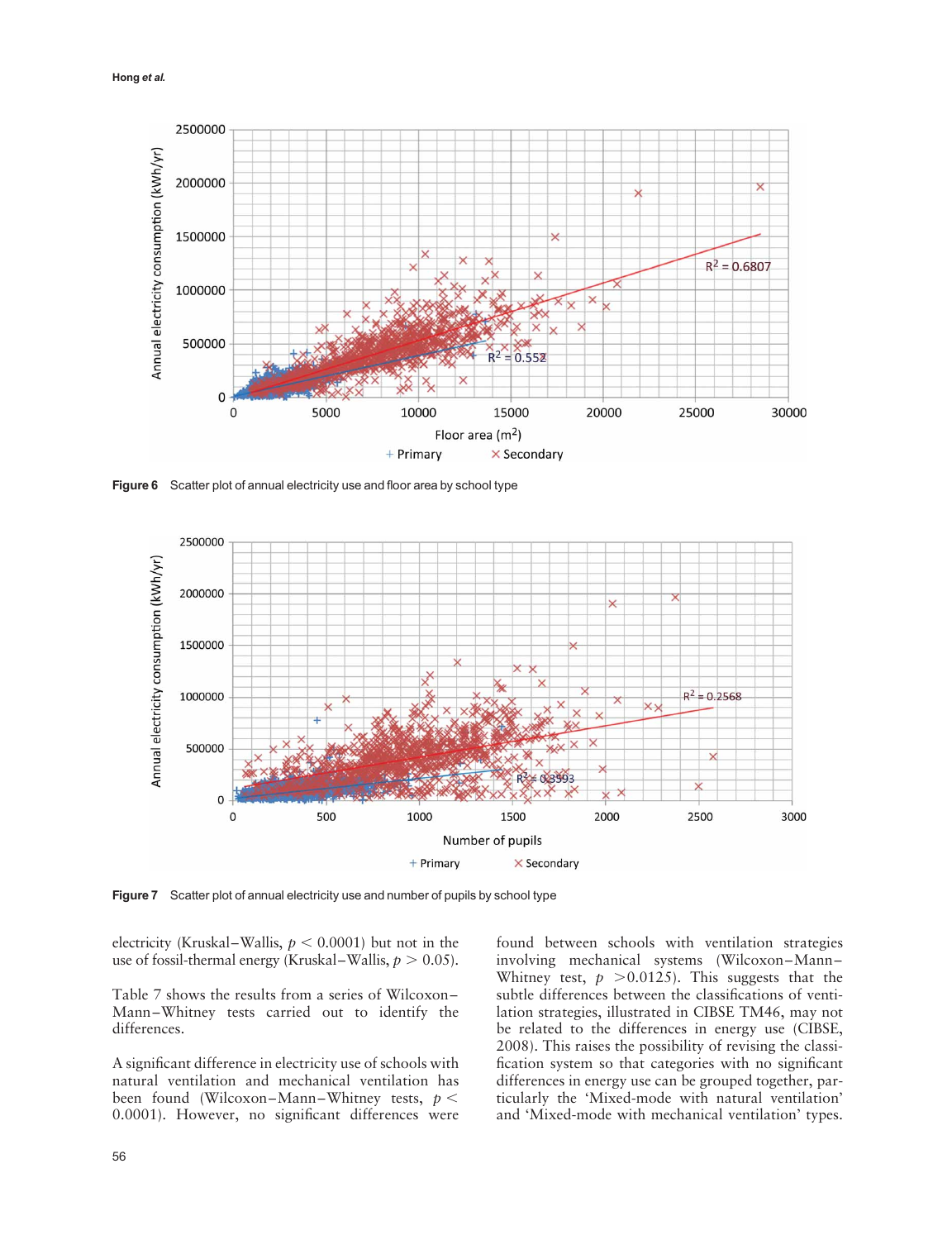#### Table 6 Distribution of energy use by internal environment

| Internal environment                      | Primary          |                              |                              |     | Secondary                    |                                     |  |
|-------------------------------------------|------------------|------------------------------|------------------------------|-----|------------------------------|-------------------------------------|--|
|                                           | $\boldsymbol{N}$ | Electricity<br>EUI           | <b>Fossil-thermal</b><br>EUI | N   | Electricity<br>EUI           | <b>Fossil-thermal</b><br><b>EUI</b> |  |
|                                           |                  | Median (kWh/m <sup>2</sup> ) |                              |     | Median (kWh/m <sup>2</sup> ) |                                     |  |
| Natural ventilation only                  | 4                | 49                           | 147                          | ٠   | ٠                            | $\blacksquare$                      |  |
| Heating and natural ventilation           | 6396             | 43                           | 122                          | 914 | 51                           | 122                                 |  |
| Mixed-mode with natural ventilation       | 114              | 48                           | 119                          | 67  | 53                           | 122                                 |  |
| Mixed-mode with mechanical<br>ventilation | 21               | 50                           | 106                          | 9   | 66                           | 95                                  |  |
| Heating and mechanical ventilation        | 140              | 50                           | 118                          | 48  | 57                           | 112                                 |  |
| Air-conditioning                          | 11               | 47                           | 99                           | 7   | 49                           | 97                                  |  |

Note:  $EUI = energy$  use intensity.

Table 7 Summary of the results from Wilcoxon–Mann–Whitney tests on electricity use by schools with different internal environment types

| Internal environment type                                                         | Phase of education |           |  |
|-----------------------------------------------------------------------------------|--------------------|-----------|--|
|                                                                                   | Primary            | Secondary |  |
|                                                                                   |                    | p-value   |  |
| Heating and natural ventilation versus heating and mechanical ventilation         | < 0.0001           | < 0.0125  |  |
| Heating and mechanical ventilation versus mixed-mode with mechanical ventilation  | > 0.0125           | > 0.0125  |  |
| Mixed-mode with natural ventilation versus mixed-mode with mechanical ventilation | > 0.0125           | >0.0125   |  |
| Mixed-mode with mechanical ventilation versus air-conditioning                    | > 0.0125           | > 0.0125  |  |

However, it should be noted that the majority of the schools in the dataset were naturally ventilated and, therefore, the samples of schools with air-conditioning and mechanical ventilation were considerably smaller. Further studies with a well-distributed sample and a larger number of schools with air-conditioning and mechanical ventilation are necessary to test the findings reported here.

#### Causal factor study

This section reports results from ANN analyses in which the impact of various building characteristics was assessed on energy use in 465 schools.

ANN configurations with two and eight neurons in the hidden layer were found to produce the smallest generalization errors for fossil-thermal and electricity use, respectively. Table 8 summarizes the mean errors for each configuration. Electricity use was predicted with very similar accuracy to fossil-thermal energy use: the electricity output was predicted with mean errors of 23.5% (CV-RMSE) and 20.6% (MAPE), and the heating output was predicted with mean errors of 24.0% (CV-RMSE) and 22.0% (MAPE).

Figures 8 and 9 show the changes in output values across the range of each input when compared with the base-case output values. Larger changes in output indicate greater influence of the input on the output.

Figure 8 shows the changes in predicted fossil-thermal energy across each input range. The degree of compactness of a building was found to have the greatest impact on heating energy use of schools. This shows that schools with a longer perimeter relative to their floor area have greater heat loss through external walls, and therefore use more fossil-thermal energy. In addition, the year at which the building was built was found to have a considerable impact on fossilthermal energy use. The energy efficiency requirements of building regulations, which have become gradually more stringent over recent decades, are likely to have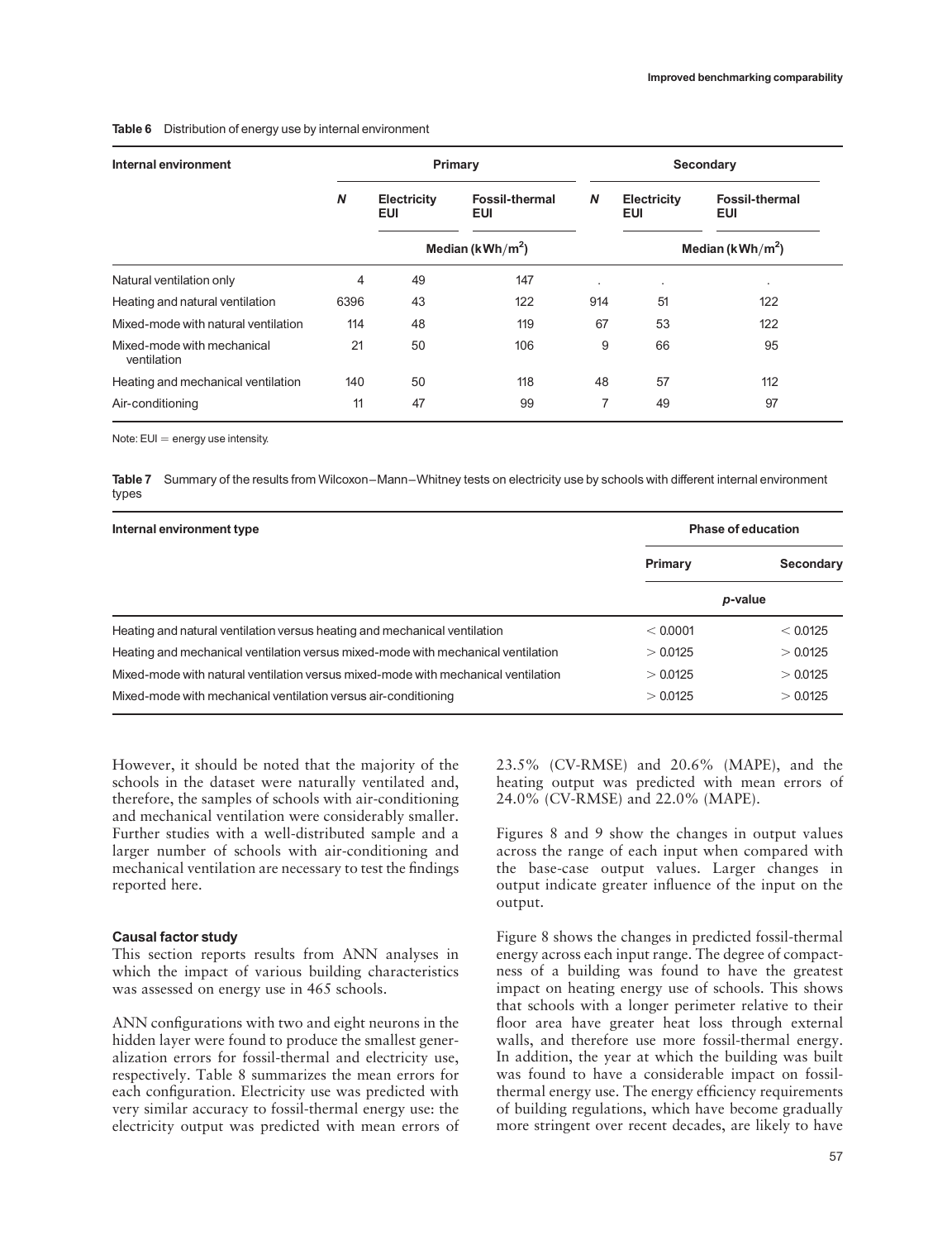#### Hong et al.

| Output                              | Root-mean-squared error<br>$(RMSE)$ (kWh/m <sup>2</sup> ) | Coefficient of variance of<br>RMSE (CV-RMSE) (%) | Mean absolute percentage<br>error (MAPE) $(\%)$ |
|-------------------------------------|-----------------------------------------------------------|--------------------------------------------------|-------------------------------------------------|
| Fossil-thermal energy use (heating) | 32.0                                                      | 24.0                                             | 22.0                                            |
| Electricity use                     | 11.6                                                      | 23.5                                             | 20.6                                            |

#### Table 8 Summary of the artificial neural network (ANN) mean errors



Figure 8 Change in output across input range for fossil-thermal energy use



Figure 9 Change in output across the input range for electricity use

reduced the demand for heating in buildings which were erected more recently.

The results also indicate a correlation between the sizes of schools and heating intensity. This is perhaps due to larger schools having more spaces for other uses than teaching such as wide corridors and sports facilities, requiring less heating, hence the reduced intensity. Heating degree-days were found to have a noticeable impact on the use of fossil-thermal energy, because of the changes in heating demand dependent on the external temperature. It should be noted that the cooling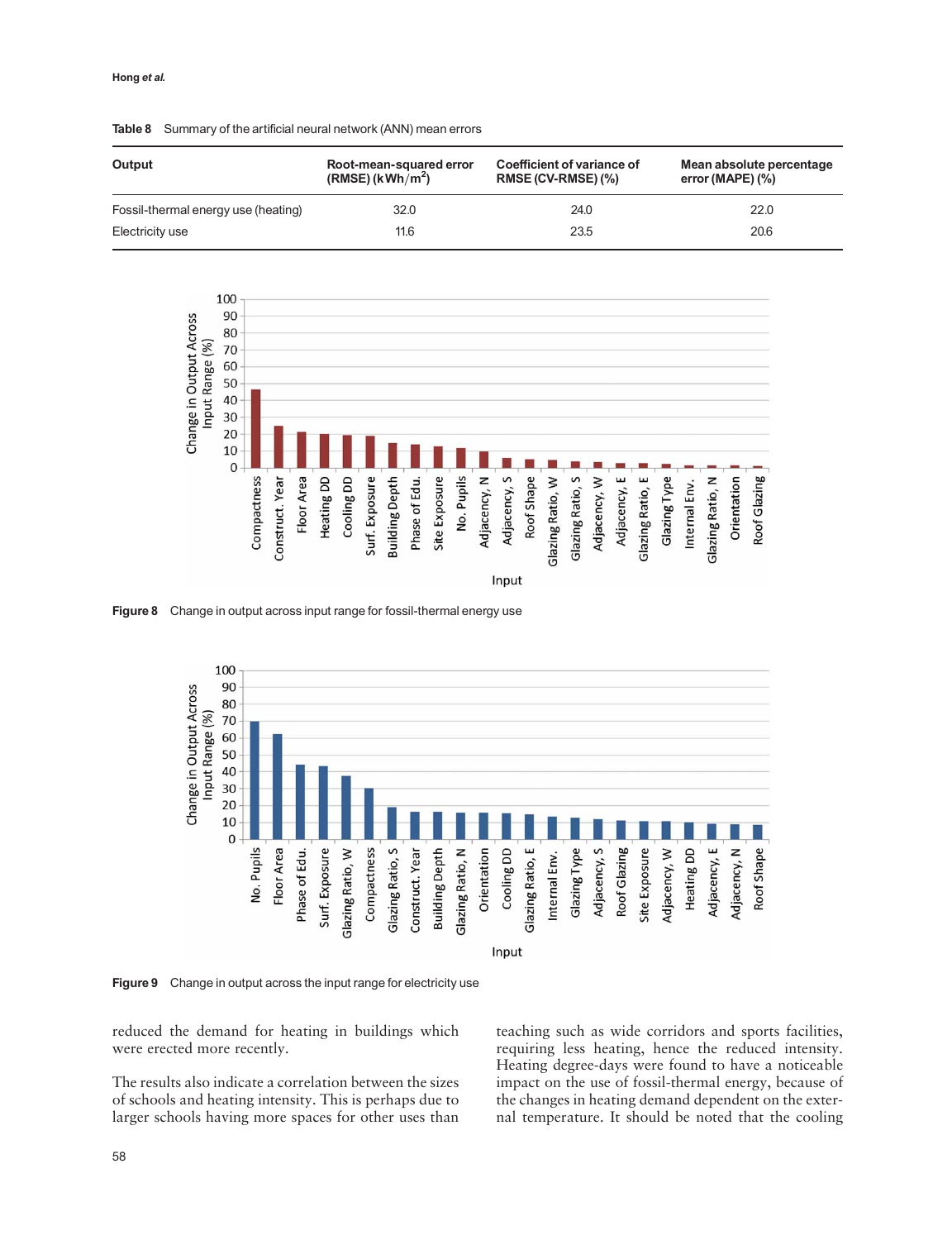Figure 9 shows the changes in predicted electricity energy across each input range. Changes in the number of pupils, hence the occupancy density, was found to have the most influence on electricity use. This impact indicates a strong correlation between the number of pupils and the electrical equipment used in schools, resulting in greater energy use. The analysis also found the size of schools (floor area) to be a parameter having considerable impact on energy use. The larger school buildings are mostly secondary schools which make greater use of information technology (IT) and electrical equipment in laboratories. They therefore have higher electricity consumption. The phase of education was found to have a significant impact on electricity use, as already discussed. The proportion of glazing on western facades was also found to have a strong influence on electrical energy use. This may be because the low afternoon sun on western orientations causes glare, resulting in the blinds or curtains being used and the lights being switched on for longer.

# **Discussion**

# Changes in the pattern of energy use

An assessment of the changes in pattern of energy use of schools from DEC records lodged from 2008 until June 2012 has shown a gradual increase in the intensity of electricity consumption and a decrease in fossilthermal energy use. The contrasting trends observed over the past decade have indicated that the pattern of use of energy by schools continues to change in relation to developments in technology and other factors. This prompts the need to revise the way benchmarks are set in the UK. Currently, benchmarks in CIBSE TM46 are static, in the sense that there is no schedule for updating the performance figures. They are therefore not able to keep up with the changes in the way schools use energy. Such issues were raised in the revision of the benchmarks by Bruhns et al. (2011), which found that the benchmarks in several categories were generally lower for electricity and higher for fossil-thermal energy compared with the trends found in DECs. It is therefore important to explore ways of keeping the benchmarks up to date so that they accurately reflect how energy is used by the school stock. However, such an approach should take into consideration the implications of variable benchmarks, since those would 'move the goal posts', making it more difficult for building owners or operators to achieve better grades.

## Activity classification for schools

Analyses of energy use by the UK school stock have shown that there are significant differences in electricity use between different school types, where secondary schools were significantly more intensive than primary schools. (The difference in fossilthermal energy use was insignificant.) An assessment of the distribution of electricity use by floor area and the number of pupils suggested that the difference is probably due to intrinsic differences in occupancy and in requirements for space and equipment. This conclusion is supported by the results from the ANN study that indicate that phase of education, along with floor area and numbers of pupils, has a stronger impact on the electrical energy use of schools than other characteristics. These findings suggest that it would be desirable to revise the current classification system, which requires both school types, primary and secondary, to be compared against a single benchmark.

#### Internal environment and the pattern of energy use of schools

The analyses of the patterns of energy use in schools with different internal environments have shown that there is a significantly different pattern of electricity use between naturally and mechanically ventilated school buildings. On the other hand, results from the ANN indicated that the impact of the ventilation strategies was much smaller than that of other building characteristics. This is likely to be due to the fact that having a mechanical ventilation system does not necessarily mean high energy use, and that mechanically ventilated buildings have the potential to perform as well in energy terms as their naturally ventilated counterparts (Bordass et al., 2001). The results thus indicate that there is insufficient evidence of intrinsic differences in demand for energy between school buildings with varying types of mechanical services. This confirms the rationale behind the CIBSE TM46 methodology, which does not include internal environment as part of the benchmarking process, in order to avoid bias in favour of the use of mechanical systems (Bruhns et al., 2011).

## Determinants of energy use and benchmarking

Floor areas were found to account for considerable variation in energy use of schools, hence confirming the rationale for using floor area as a standard denominator of the EUI. The number of pupils was also found to account for considerable variation in electricity and fossil-thermal energy use of schools, indicating that this is an important factor in assessing energy performance. In addition, the multivariate (ANN) analyses of building and occupant characteristics found compactness of built form to have the largest influence on fossil-thermal energy use in schools. The year in which the building was constructed and the number of heating degree-days were also found to have relatively high impact on heating energy consumption. In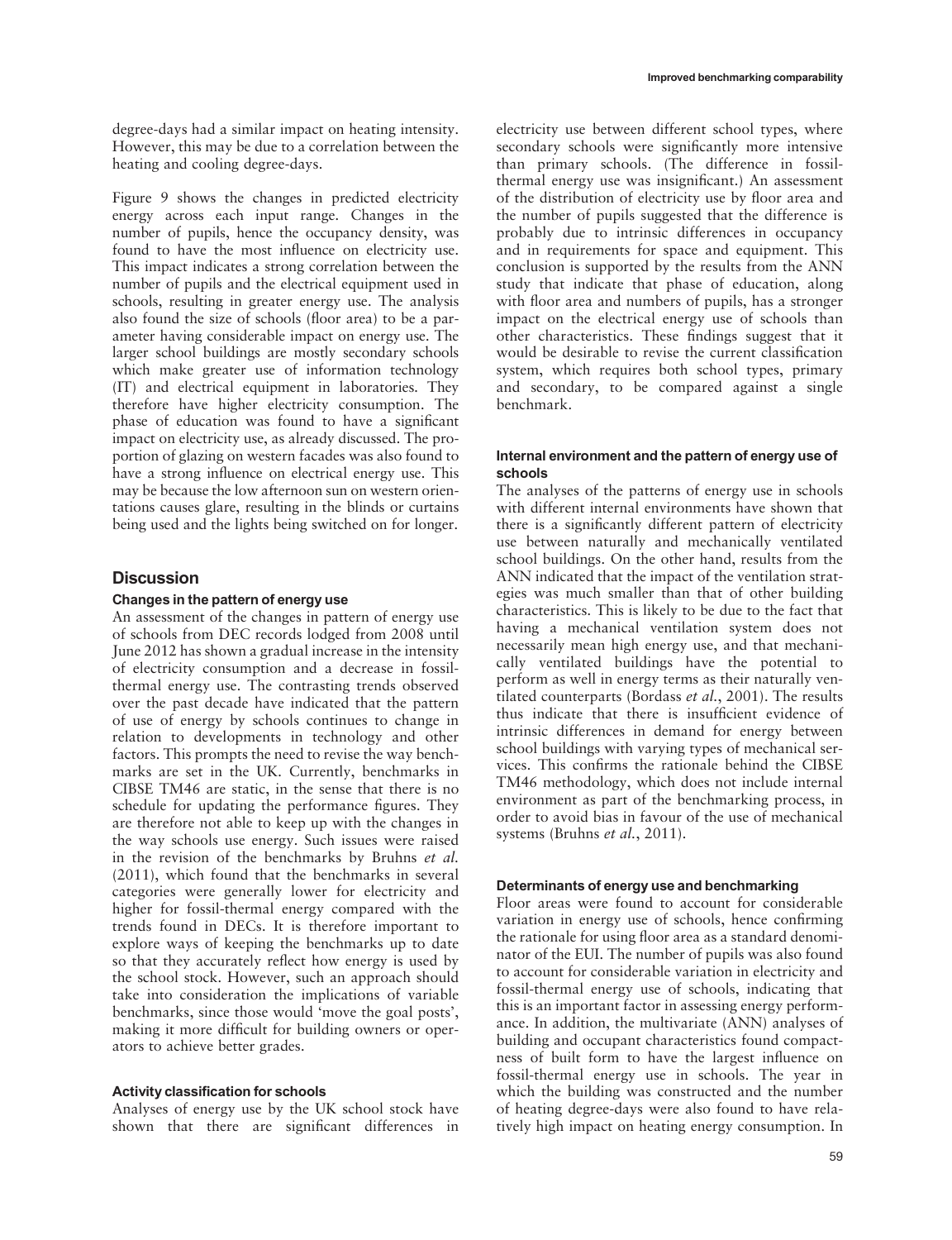addition to the number of pupils, floor area and phase of education, surface exposure and the proportion of west facing glazing were found to be the strongest determinants for electrical energy consumption.

The results indicate possibilities for expanding the list of parameters by which the benchmarks or actual performances could be normalized. However, the development of a method to incorporate the new parameters will require further analyses. Due to the nature of numerical adjustments to the benchmarks, expanding the existing adjustment procedures may lead to over-manipulation of the benchmarks, so distorting their values. It is therefore necessary not only to conduct further research to identify ways to utilize the existing methodology, but also to consider other methods that allow the normalization of performance for large numbers of parameters, as in the use of multiple regression models in the United States (US Environmental Protection Agency (USEPA), 2011).

# **Conclusions**

This study aimed to improve the comparability of benchmarking energy performance of English schools by assessing the impact of intrinsic features of their buildings such as built form and occupancy. The energy performance of the school stock was analysed statistically using a combination of the latest DEC records, lodged up to June 2012, and EduBase. Multivariate analyses of approximately 470 schools were also carried out using ANNs to assess the impact of various building characteristics on energy use.

Four-year trends in the energy use of schools, from 2008 to 2011, showed a gradual increase in electricity consumption and a decrease in heating consumption in both primary and secondary schools. Secondary schools were found to be significantly more intensive in electricity consumption than primary schools. Electricity consumption of schools with natural ventilation was found to be significantly different from that it mechanically ventilated schools. However, results from ANNs indicated that there are stronger determinants than the ventilation strategy. Statistical and ANN analyses identified floor area and number of pupils to be strong determinants of schools' energy use. Parameters that describe the built form such as compactness and exposure ratios were also found to be prominent determinants of energy use.

The findings from the study indicated possibilities for improving the comparability of benchmarking energy performance of schools. The continued changes in the pattern of energy use of schools over recent years highlighted a need to explore the implications of keeping the benchmarks up to date by making an evaluation based on benchmarks that reflect the most

recent trends in energy use of the stock. The intrinsic differences in the pattern of energy use between primary and secondary schools indicated that there is a need to revise and explore the way buildings are classified and benchmarked. The varying impact of various determinants of energy use and identification of variables with stronger impacts opened possibilities for improving benchmarking comparability for schools. In a broader context, the study raises more general issues about the way that the energy performance of other non-domestic buildings, not just schools, are benchmarked.

This was a preliminary study using a combination of statistical techniques and ANNs to explore the impact that building characteristics have on the energy performance of buildings. Although data on various building characteristics were collected for a considerable number of schools, the adoption of a desk-top approach meant that data were not collected on characteristics that could not be seen from the exterior, such as boiler efficiencies and installed lighting capacity. Further studies are therefore currently being carried out to collect information on building services and equipment as well as operational characteristics.

# Acknowledgements

This study was undertaken as part of a doctoral programme "Benchmarking and assessing energy consumption for the UK non-domestic stock" which is partially funded by CIBSE via UCL. The study was also partially supported by EPSRC funded RCUK Centre for Energy Epidemiology (CEE): the study of energy demand in a population (EP/K011839/1).

## **References**

- Beale, M. H., Hagan, M. T., & Demuth, H. B. (2012). Matlab Neural Network Toolbox user's guide. Retrieved from [http://www.mathworks.com/help/pdf\\_doc/nnet/nnet\\_ug.](http://www.mathworks.com/help/pdf_doc/nnet/nnet_ug.pdf/) [pdf/.](http://www.mathworks.com/help/pdf_doc/nnet/nnet_ug.pdf/) Accessed December 14, 2012.
- Bordass, B., Cohen, R., Standeven, M., & Leaman, A. (2001). Assessing building performance in use 3: energy performance of the Probe buildings. Building Research & Information, 29(2), 114–128. doi:10.1080/09613210010008036.
- Bruhns, H., Jones, P., & Cohen, R. (2011). CIBSE review of energy benchmarks for display energy certificates – Analysis of DEC results to date. Retrieved from [http://www.cibse.](http://www.cibse.org/content/Technical_Resources/Technical_Reports/TechnicalReport_CIBSEReporton45000DECs.pdf/) [org/content/Technical\\_Resources/Technical\\_Reports/Techni](http://www.cibse.org/content/Technical_Resources/Technical_Reports/TechnicalReport_CIBSEReporton45000DECs.pdf/) [calReport\\_CIBSEReporton45000DECs.pdf/](http://www.cibse.org/content/Technical_Resources/Technical_Reports/TechnicalReport_CIBSEReporton45000DECs.pdf/). Accessed June 11, 2011.
- Building Research Energy Conservation Support Unit (BRECSU). (1996). Energy Consumption Guide 73: Saving energy in schools. Watford: BRECSU.
- Carbon Trust. (2009). Building the future today Transforming the economic and carbon performance of the buildings we work in (CTC765). London: Carbon Trust.
- Carbon Trust. (2012). Schools sector overview (CTV019): Learning to improve energy efficiency. United Kingdom. Retrieved